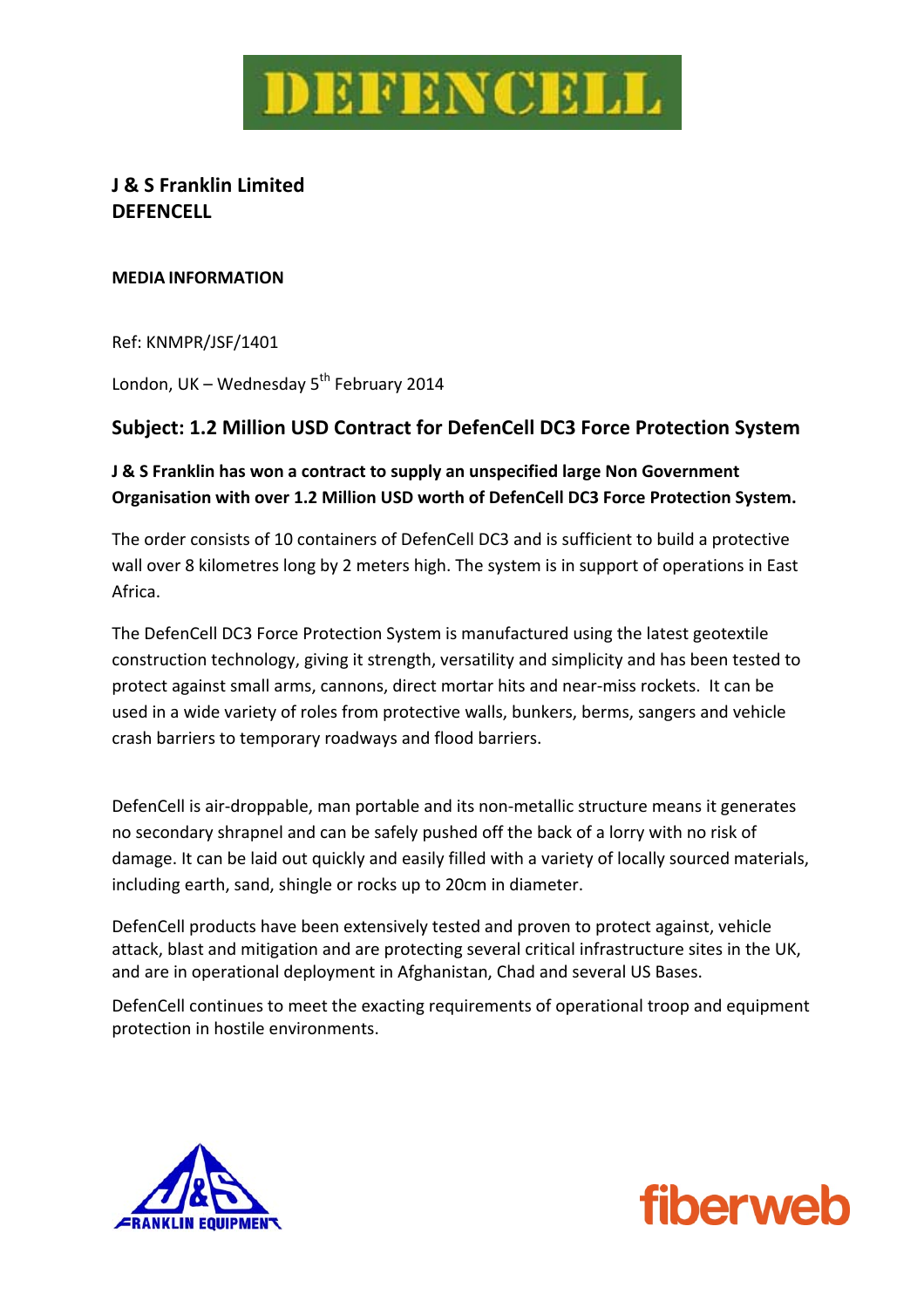

### **Editors Notes**

**J&S Franklin Ltd** was founded in 1946, and remains a compact family‐run business, with over 20 staff in two UK locations, offering a wide range of military and civil equipment to the British Ministry of Defence, and many overseas Governments, International Relief Agencies and the United Nations. J & S Franklin offers a complete "turnkey" service, combining rapid response, confidentiality and experience to provide economical and effective solutions, on a global basis.

For further information, please contact:

Jeremy Milton

#### **J&S Franklin Limited**

Tel: +44 (0)20 7836 5746

Mobile: +44 (0)7770 923663

Email: Jeremy@franklin.co.uk

Tony Kingham

**KNM Media Limited**

Tel: +44 (0) 20 8144 5934

Mobile: +44 (0)7827 297465

Email: tony.kingham@worldsecurity-index.com

Or visit: www.franklin.co.uk or www.defencell.com